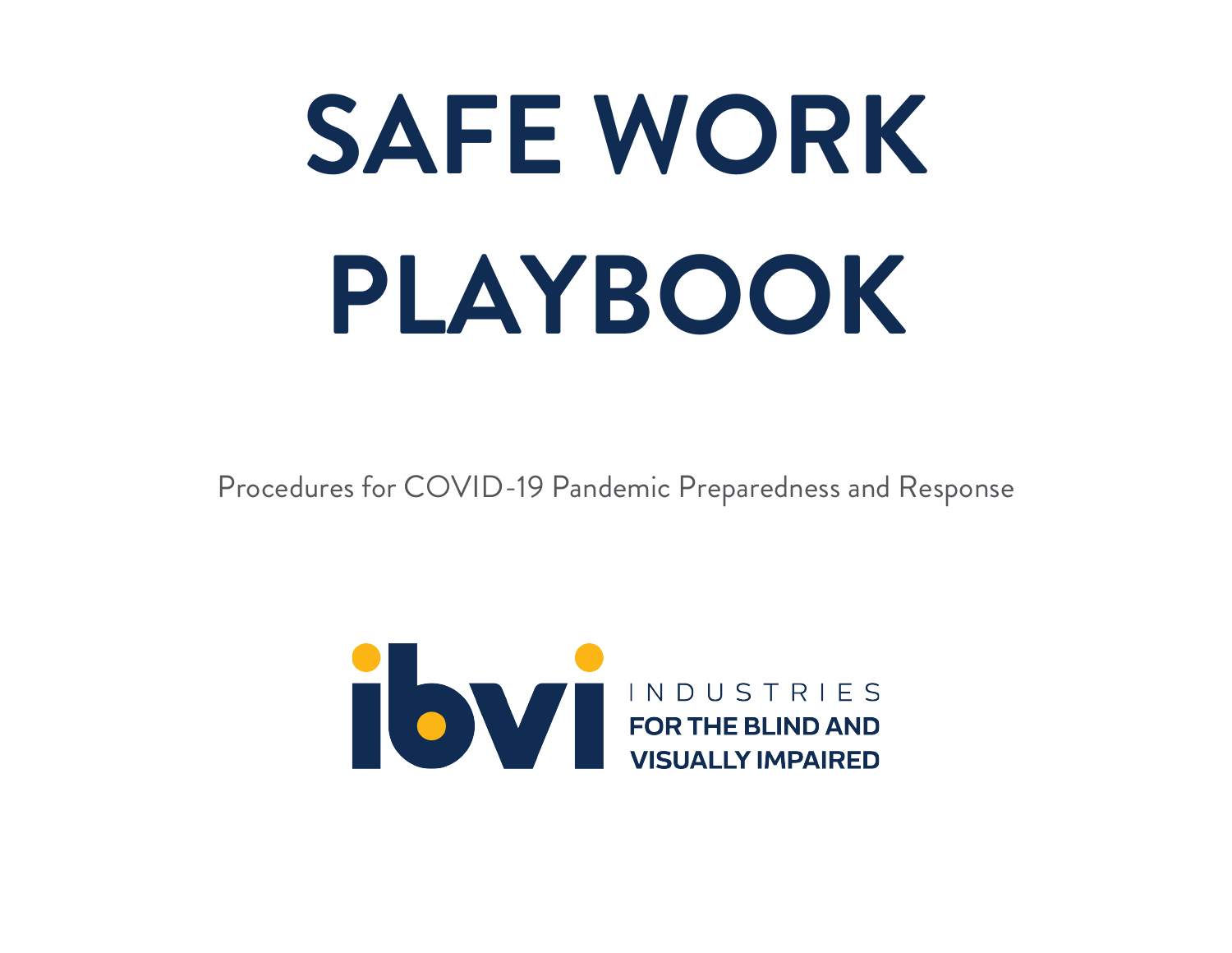#### **Purpose**

This Playbook is to be used as a recommended practice guideline and aligns with the Centers for Disease Control (CDC) and guidance from the State of Wisconsin to the greatest extent possible. This is a working document and will be updated to reflect changes in directives and introduce new recommended practices as they become available.

The Safe Work Playbook provides general recommendations for use in all facilities. Because there may be circumstances unique to a location, especially BSC locations, there may be some cases in which a facility must adapt the recommendations of the Playbook to address that facility's specific requirements. All facilities must comply with all applicable laws and Military Base Requirements. If there is a conflict between the recommendations in the Safe Work Playbook and the applicable law, the facility must follow the applicable law.

IBVI is deemed an essential business and will remain open even if a Safer at Home order is in effect.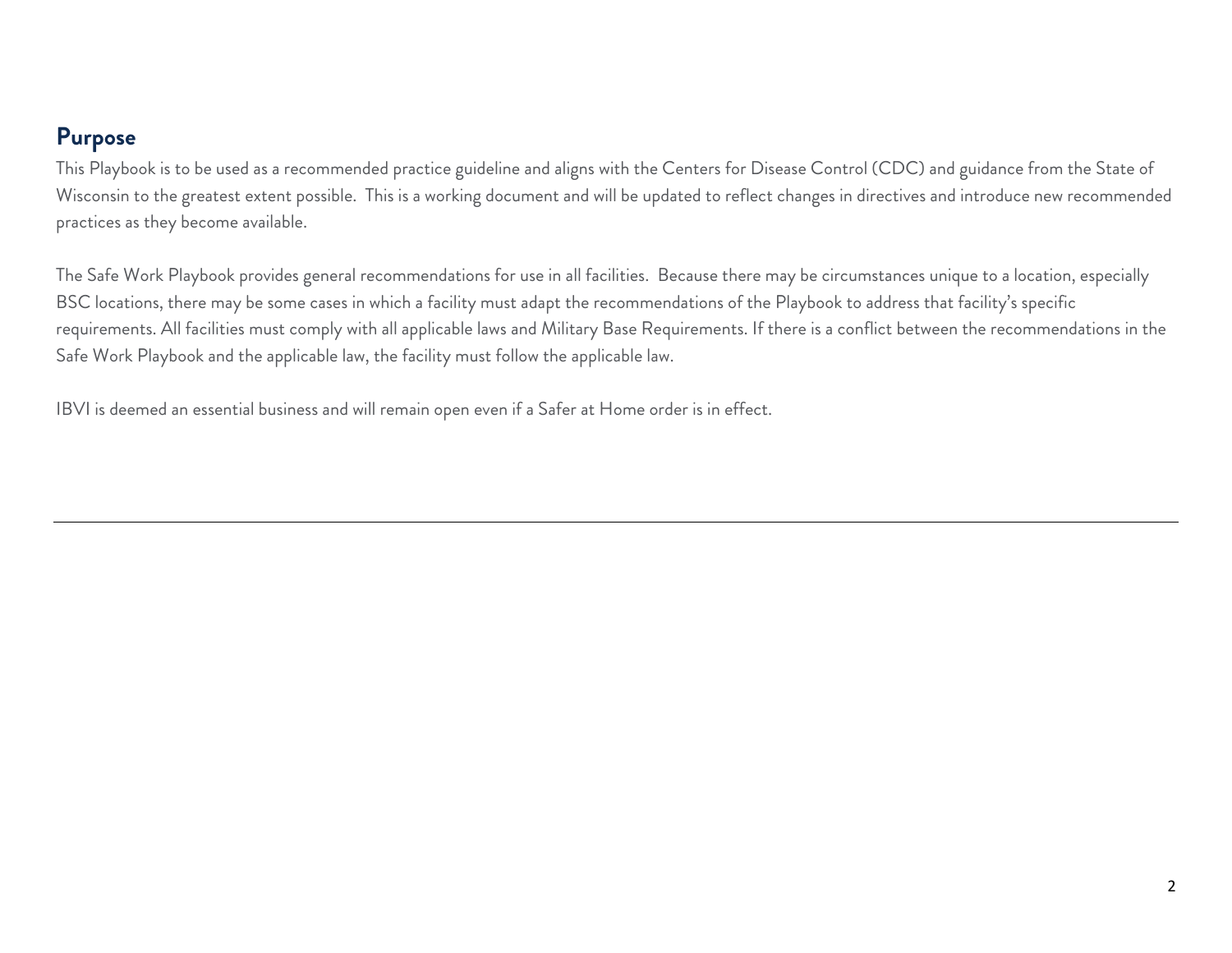### **Personal Hygiene**

IBVI will have posters displayed throughout facilities reminding employees of important personal hygiene measures they can take to help prevent COVID-19:

- Wash hands often
- Cover coughs
- Avoid touching face

These will be displayed in bathrooms and hallways.

## **COVID-19 Screening**

Employees/vendors will be required to be screened prior to entering the work area in IBVI's Wisconsin facilities. Any person with a fever of 100.4 or higher or exhibiting COVID-19 symptoms will not be allowed in the facility. Please see COVID-19 Screening Policy for more details.

IBVI has touchless thermometers available for managers to use if an individual comes to the facility after the official morning screening period has ended. If a manager does the COVID-19 screening, they will follow the following protocol:

- Wear a mask
- Wear disposable gloves (wash or sanitize your hands before putting the gloves on and after)
- Be 5-8 centimeters (2-3 inches approx.) from the person's forehead to take the temperature
- Ask the screening questions (managers at facilities have questions; available at front desk in West Allis facility)

#### **Personal Protective Equipment (PPE)**

IBVI will have the following personal protective equipment available for all employees:

- Paper face masks
- Cloth neck gaiter (one/employee)
- Gloves
- Hand sanitizer

Masks and gloves are available from supervisors and/or placed in designated locations in each facility.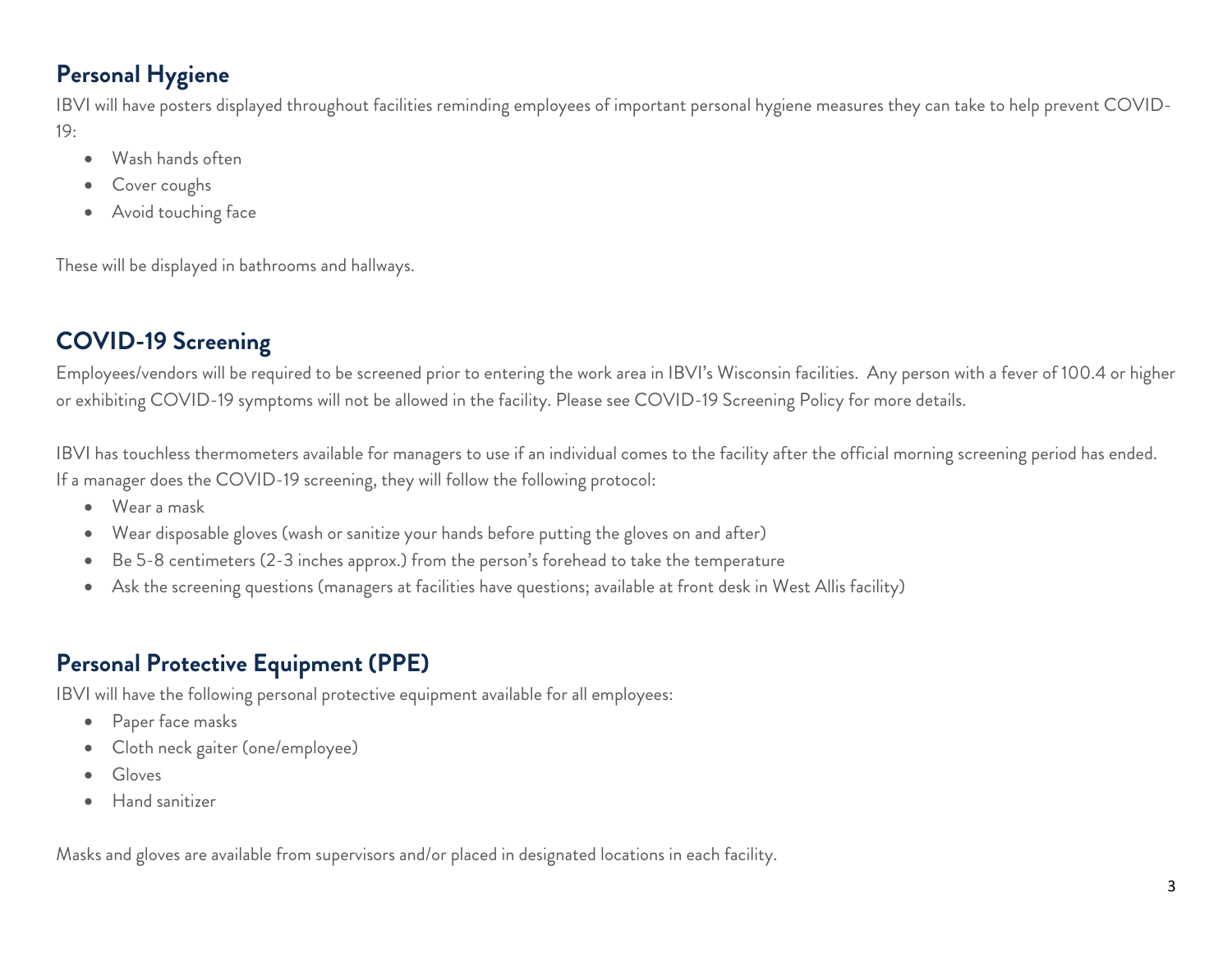Hand sanitizer pumps are set up at various points on each floor of the facilities. Wall mounted sanitizers are available in high traffic areas. These include, bathrooms, frequently used conference rooms and frequently used doorways. The Director of Operations will occasionally hand out individual hand sanitizers to employees as they become available.

Cloth neck gaiters are available for employees. Inquire with HR if you haven't received one.

#### **Disinfectant/Cleaning**

IBVI will have enhanced cleaning protocols during the duration of the pandemic at Milwaukee area facilities. The nightly cleaning company will clean high touch surfaces, including door handles, toilet handles and railings.

Production managers/employees clean high touch surfaces in the morning, and as needed throughout the day. This includes, but is not limited to, tables, microwaves, door handles, etc.

Disinfectant cleaner, towels and disinfectant wipes will be available for all employees to use in common areas. These include, but are not limited to, lunch areas, copy areas, production areas.

Everyone is responsible to pitch in to help keep the workplace clean.

#### **Social Distancing**

IBVI has spaced production/warehouse workers out 6 feet or more.

In office areas, all workstations have high walls to protect individuals working in cubicles if they are not 6 feet apart.

A plexiglass barrier is on order for the front desk area. This will protect employees working at the front desk when individuals enter through the main door, register their visit in the logbook and speak with the employee.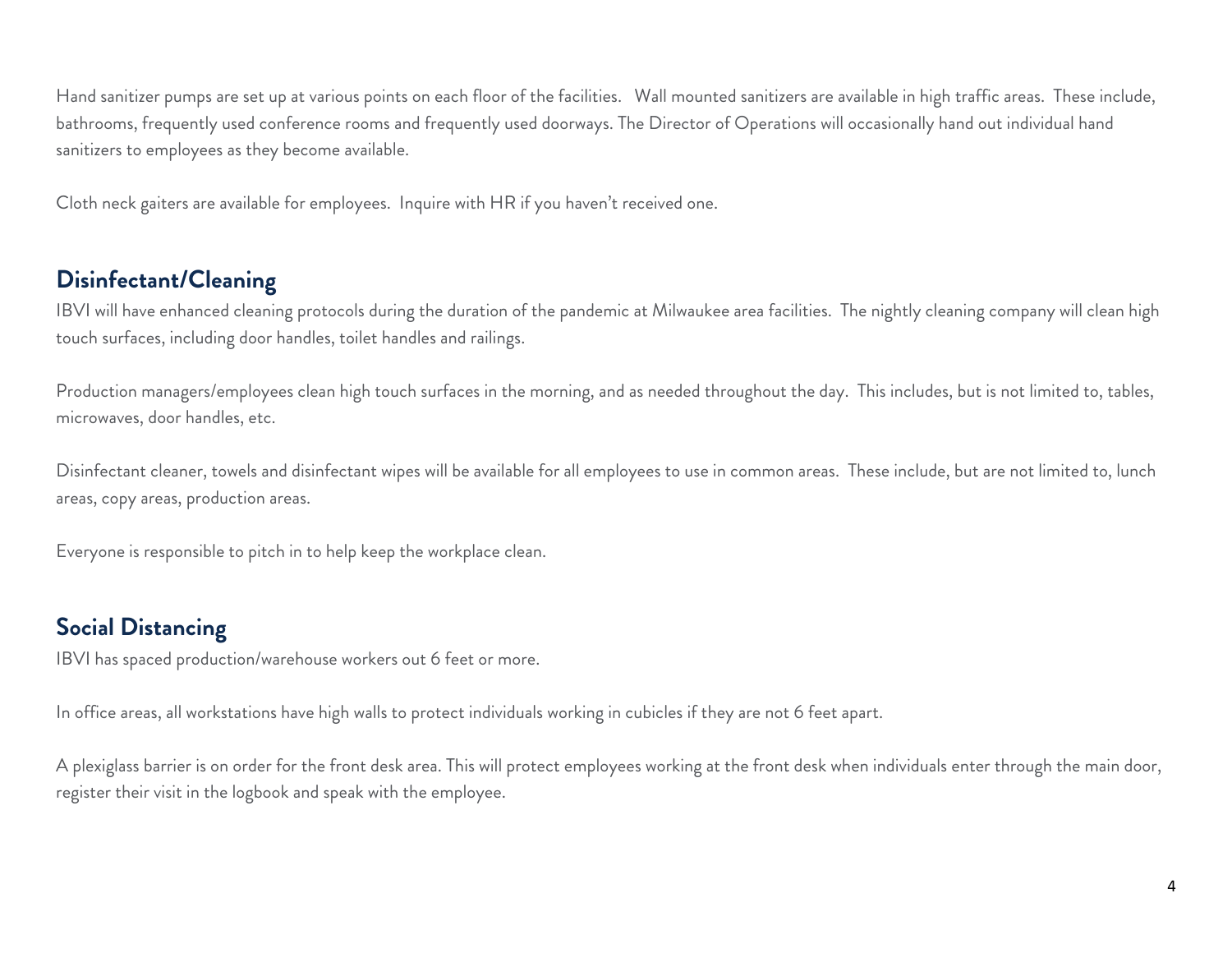Large meetings will be help virtually when under a Safer at Home order and as long as recommended by the CDC and/or local health department. When conference space is used for smaller meetings, individuals will socially distance.

IBVI is in the process of placing 6 feet markers in the production entrance way of the West Allis facility. This will help employees socially distance when waiting for their health screenings.

Managers will also assist to ensure that employees are socially distanced in the mornings and during breaks.

#### **COVID-19 Protocols**

Besides staying home if sick, IBVI has COVID-19 protocols it expects all employees to follow. These are written in a Q&A format. They are continuously being updated as information from the CDC website is updated.

The Q&A gives clear guidelines on what to do if you have COVID-19 symptoms, are around someone with COVID-19, are asked to self-quarantine, have traveled recently or have tested positive for COVID-19.

IBVI has relaxed its attendance policy as it relates to calling in sick. An employee will not receive an occurrence if they call in sick. IBVI encourages all employees to stay home if sick, and hope relaxing the attendance policy will aid in this effort.

If an IBVI employee tests positive for COVID-19, IBVI will follow all recommendations as outlined by the health department. These include, contact tracing, notifying potentially impacted employees to self-quarantine, and cleaning impacted area. IBVI will follow all HIPAA laws during this process.

IBVI is following the Families First Coronavirus Response Act as it pertains to paying employees when they are out due to COVID-19 reasons. Please see the Families Response First Coronavirus Response Act Policy for more information.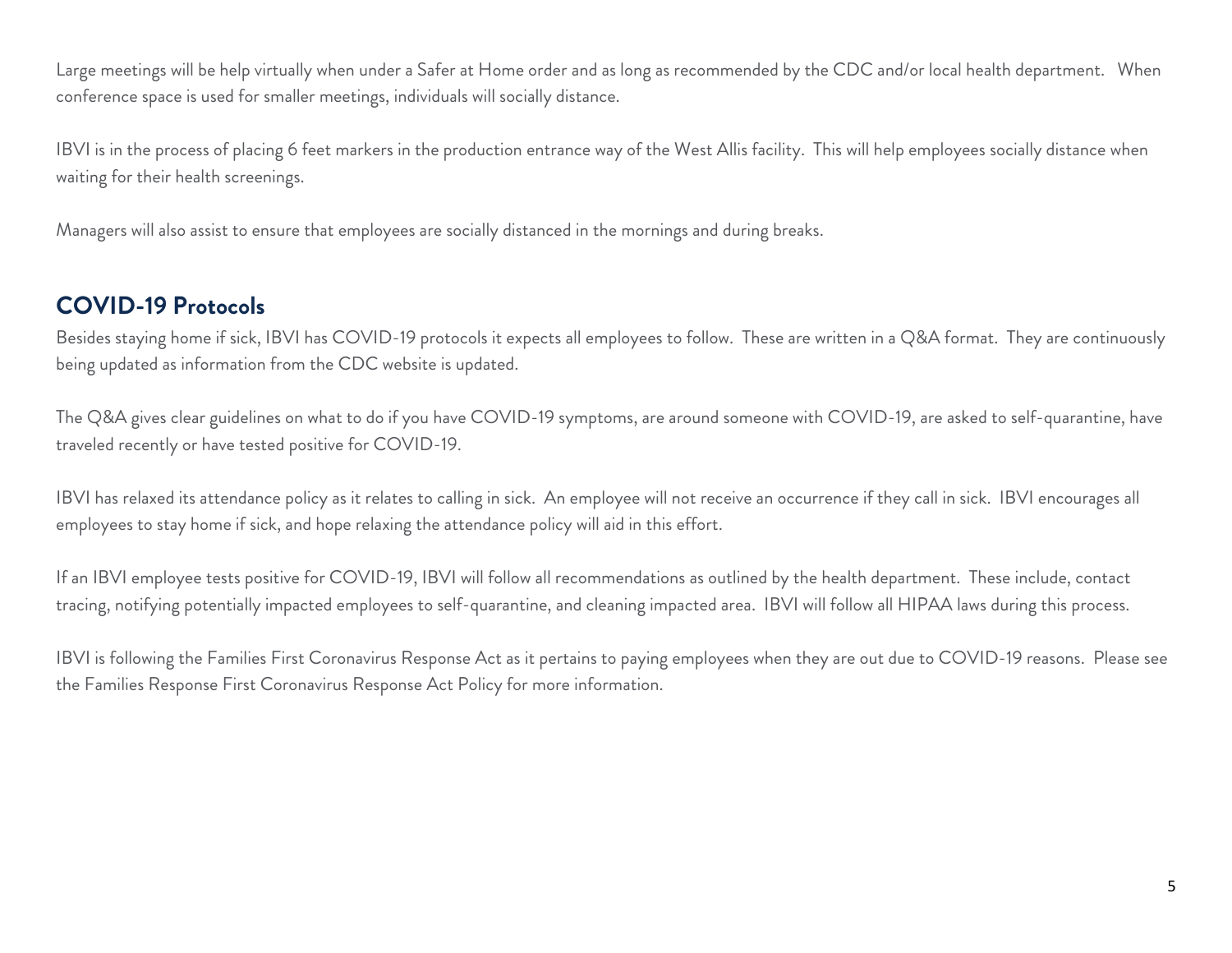#### **Vendors**

During Safer at Home orders access to IBVI buildings is limited to essential vendors. All vendors must adhere to temperature screening protocols.

#### **Remote Work**

During Safer at Home orders, IBVI will allow remote work to be conducted if all or most of the position can be done remotely. Whether a position can be done remotely will be made at the discretion of management. Whether the employee can work completely remotely or partially remotely will be dependent on job responsibilities.

Many employees will not be able to work remotely and will be required to continue working on-site. During this timeframe, IBVI may pay their employees premium pay as outlined in the On-site Only Pay Policy.

Once the Safer at Home order is lifted, IBVI will transition the employees working remotely back to the office. The transition back to the office may vary for each work area and will dependent on which level we are on. Some work areas may fully transition back, while others transition more slowly. The transition plan will be created by the Senior Leadership Team in conjunction with their direct reports.

#### **Levels**

IBVI has levels 1-4 that outline the response plan, and the actions taken at each level. Please see chart below.

#### **Communication**

IBVI will communicate COVID-19 updates using a variety of formats to ensure all employees receive the information. These include:

- Email
- Paper copies (handed out or mailed)
- Text message blasts
- All Employee Meetings
- Internal hotline (\*1234)